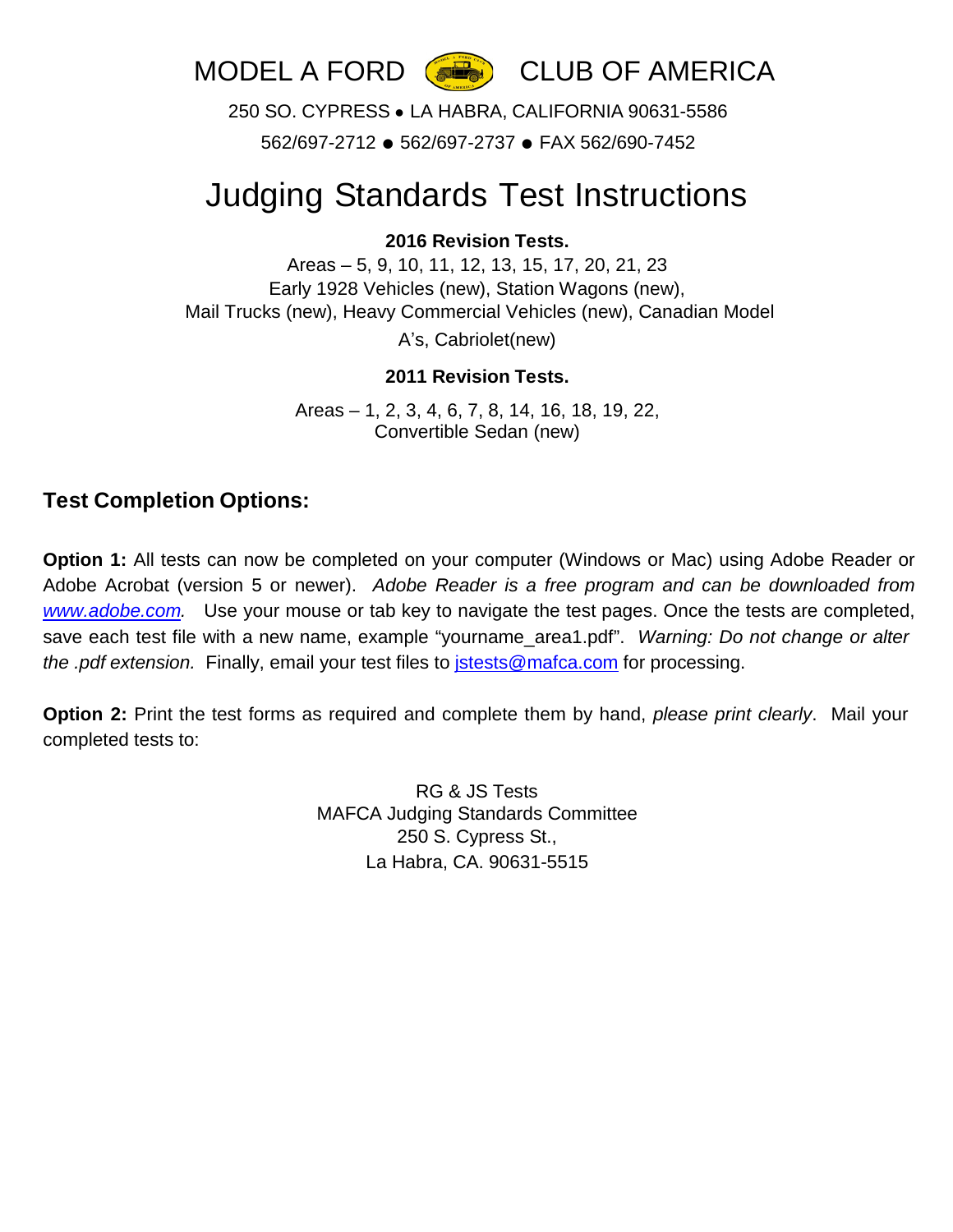

250 SO. CYPRESS ● LA HABRA, CALIFORNIA 90631-5586

562/697-2712 ● 562/697-2737 ● FAX 562/690-7452

Judging Test for Area 2 – Electrical System

Use 2011 Restoration Guidelines Revisions

| 1. The starter and generator may be dated up to one month after the engine. (True $\vert \ \vert$ or False $\vert \ \vert$ )                          |
|-------------------------------------------------------------------------------------------------------------------------------------------------------|
| 2. A starter or generator with a cover band stamped J9 or 9J would indicate it was produced<br>(Month, Year) ( <i>Month</i> , Year)                   |
| 3. The first rounded type starter switch was introduced _____________________________. (Month, Year)                                                  |
| 4. There was a vulcanized fiber insulator between the starter switch and the starter from<br>_______________through early _____________. (Year, Year) |
| 5. Throughout production, the battery cable braided cover had a ________________<br>_from being<br>saturated with a black waterproof compound.        |
| 6. From the start of production through May 1931, ONLY a lead coated<br>ground strap was used. (Style)                                                |
| 7. An adjusting bracket was attached to the style P1 and P2 generators and was used through<br>(Month, Year) (300)                                    |
| 8. The generator pulley used from April of 1930 to the end of production was made of stamped steel.<br>(True   or False   )                           |
| 9. The Ford script appeared on the top of cutout only from the start of production to January of 1929.<br>$(True  $ or False $   $                    |
| 10. All cutouts had open (slotted) feet on the base. (True $\Box$ or False $\Box$ )                                                                   |
| 11. The cutout battery terminal screw was changed to a hex bolt in<br>(Month, Year)                                                                   |
| 12. The terminal box was made of hard rubber and had a Ford script on the cover in 1928 and 1929.<br>or False<br>(True                                |
| ulled long in 1931.<br>13. The distributor end of the ignition cable was ___________                                                                  |